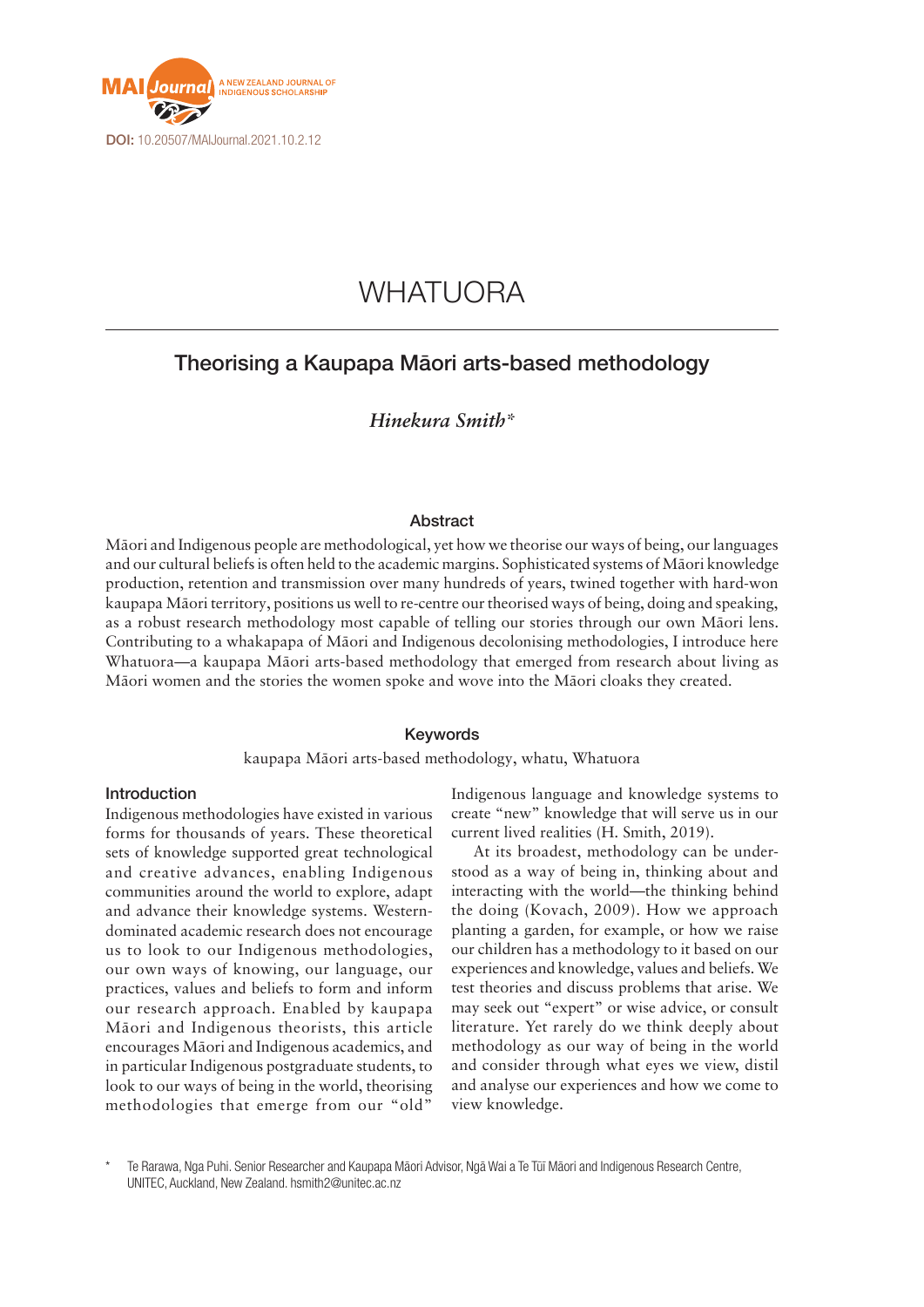Research methodology is an immutable aspect of academic scholarship. It refers to the concepts and theories that frame the way research is conducted. In academic research, methodology refers to the conscious articulation of the concepts and theories, knowledges and influences that underpin the project as a process for creating new knowledge. Elizabeth Grierson (2007), a professor of art and philosophy at RMIT University who writes about creative arts methodologies, uses a weaving metaphor to describe methodology as that which "contains the limits and holds the research strands in place as the researcher weaves the textures of new knowledge" (p. 5). Indigenous methodologies are understood here as broad and inclusive, and an integral part of "living life every day according to certain values" (Kovach, 2009, p. 62) rather than a term exclusively couched within academic language and writing. Re-framing methodology in this way is an attempt to re-complexify the idea of methodology in research that sees "old" sets of knowledge applied in "new" and theoretical ways (H. L. Smith, 2017; H. Smith, 2019).

Over the past 40 years, Indigenous methodologies in academic research have taken up critical Indigenous theories that seek to (re)claim, (re)frame and (re)present the lived realities of Indigenous peoples. Rather than accept a Western academic definition of methodology, I am encouraged by other Māori and Indigenous researchers to look to our own "ways of being" in the world based on our own methodologies to create new knowledges that will serve us in our current lived realities. By re-claiming methodology as an aspect of being Māori and Indigenous that has for centuries served our people and allowed us to flourish, we are re-framing how methodology can be viewed both within academic paradigms and beyond.

I am a Māori woman (Te Rarawa, Nga Puhi tribal groupings in the Far North of Aotearoa New Zealand), mother, daughter, teacher and kaupapa Māori researcher. Many years of deep engagement in Māori weaving practices led me to research that explored ideas about "living as Māori women" through the arts practice of whatu. This article introduces Whatuora, a Kaupapa Māori artsbased methodology theorised concurrently with my research (H. L. Smith, 2017). As eight Māori women learned the creative practice of whatu, they shared deeply moving stories of growing up and being Māori. When they became mothers and grandmothers, their stories spoke of re-claiming and re-presenting living as Māori women and, importantly, the aspirations they enact and articulate for their tamariki and mokopuna to live

holistically well and culturally connected lives "as Māori". Through the journey of creating a family whatu kākahu, the women created, with both their fingers and their words, storied cloaks that instantiate the aspirations they hold for their tamariki and mokopuna to live connected to the land and their language, culture, values and beliefs. In short, they created storied taonga tuku iho or heirlooms to both physically and metaphorically cloak their children in their aspirations for them to live as Māori (see H. L. Smith, 2017).

I begin by re-complexifying the idea of methodology, discussing how Māori and Indigenous peoples have always been methodological—applying, developing and adapting to their physical and social environment. I then discuss how the emergence of Indigenous methodologies in research has created space in the Western academy to further develop methodological approaches that stem from our knowledge and language systems to better understand our current conditions and, importantly, effect positive change for our communities. From here I explain how I theorised the practice of whatu as the methodology most appropriate for a project that centralises Māori women through its language and knowledge systems, explaining how I twine together the old Māori knowledge and language of whatu with the active politicising agenda of kaupapa Māori theory to create a research approach I name Whatuora. By laying out my process and reasoning to theorise old Māori knowledge as a new Māori methodology, I seek to encourage other Māori and Indigenous researchers to do the same, adding to the whakapapa of Indigenous academic activism by theorising our knowledges, language and ways of being as a rigorous and robust methodology within academic research.

#### Indigenous methodologies

Indigenous methodologies, in their broadest sense, are informed by bodies of knowledge handed down, retained, evolved and adapted over generations to meet the changing needs of Indigenous people. More recently, Indigenous methodologies have evolved to fit a contemporary reality shaped by the struggle to resist the assault of colonisation through projects of cultural reclamation. Leah Abayao (2006), an academic who works in Indigenous peoples' education, environmental studies, ethno-medicine and Indigenous methodology, defines the latter as that which is

acquired over generations by communities as they interact with the environment. It encompasses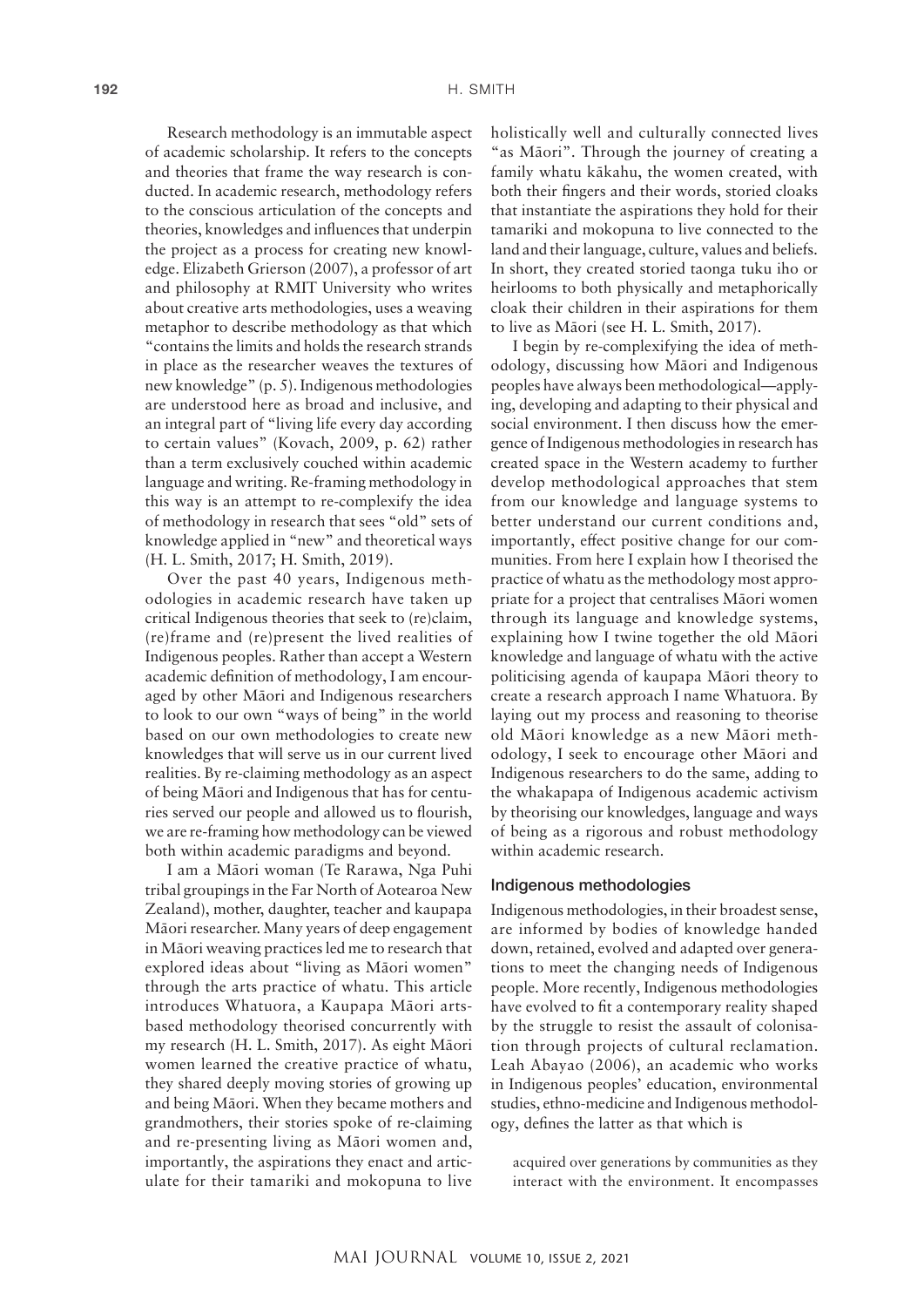technology, social, economic, philosophical, learning, and governance systems, and is not just about woven baskets and handicrafts for tourists per se. It is about excavating the technologies such as looms, textiles, jewellery, and brass work manufacture, exploring indigenous technological knowledge and knowledge transmission systems, and recasting the potentialities they represent. (p. 180)

Margaret Kovach (2009), a North American professor in education of Plains Cree and Saulteaux ancestry, explains Indigenous methodologies as ways of knowing that are both practical and capable of transmitting values and knowledge. She says:

Indigenous ways of knowing encompass the spirit of collectivity, reciprocity, and respect. It is born of the land and locality of the tribe. Indigenous knowledge ought to be purposeful and practical. It is born of the necessity to feed, clothe, and transmit values. As such the method of knowing must be practical and purposeful. Indigenous ways of knowing are organic with emphasis on reciprocity and humour. These ways of knowing are both cerebral and heartfelt. As the elders say, "If you have important things to say, speak from the heart." (Kovach, 2009, p. 28)

Here in Aotearoa New Zealand, Māori scholar Leonie Pihama (2001) reminds us that the notion of research and methodology did not arrive with the coloniser. Rather, Indigenous peoples have for centuries engaged in their own forms of methodological research to test theories and advance thinking:

As Māori we have a history of investigation. It is an ancient history of exploration, of navigation, not solely in the physical domain, but in ways that reach throughout the many dimensions of Te Ao Māori. These are all forms of research, they are all ways within which our people have developed knowledge and have located ourselves in the wider world. (Pihama, 2001, p. 47)

Consider, for example, the sophisticated navigational systems developed by Polynesian sea voyagers that enabled them to purposefully crisscross the Pacific Ocean, technologies later regarded as superior to those of the Western world at the time (Evans, 2015). Navigational methods and methodologies such as these required high-level theorisation, research, development and testing in order for return voyages across vast expanses of ocean to succeed.

Indigenous methodologies hold sophisticated systems of knowledge that guide how we move through and relate to the world, how we learn and are taught, how we experience life and pass down knowledge. Historically, these ways of being were often practical and purposeful—such as the knowledge required to create clothing and shelter. They also embraced a holism that included the spiritual, relational and emotional elements of transmitting values and knowledge, making these methodologies "both cerebral and heartfelt" (Chilisa, 2012, p. 28). For the past few decades, Indigenous people have sought to re-claim knowledge systems, which in many cases have been disrupted or dismantled through colonisation, in order to create transformative change that will advance their current conditions and ensure cultural continuity into the future.

#### Indigenous methodologies in research

Indigenous methodologies in research came to the fore in the 1970s as part of a wider global movement of resistance and reclamation (Chilisa, 2012; Kovach, 2005). Indigenous researchers sought to re-centre Indigenous beliefs and privilege Indigenous knowledge systems in an effort to "decolonize dominant research methodologies" (Chilisa, 2012, p. 31) by theorising Indigenous approaches as valid, robust and rigorous forms of inquiry. In her book *Indigenous Research Methodologies* Bagele Chilisa (2012) argues that Indigenous ways of being have always been practical and purposeful as well as critical and theoretical. She contends that Indigenous methodologies are decolonising and work to create legitimate academic space where the Indigenous disenfranchised and dispossessed, can re-claim, restore and re-present—seeing their history of colonisation through their own eyes (Chilisa, 2012). Indigenous research methodologies therefore are formed in resistance to Western colonial thought and further resist the appropriation of Indigenous knowledge.

Indigenous methodologies in research are conceptual frameworks that stem from Indigenous knowledge systems and are theorised as an approach to research. Esteemed Māori theorist Rangimārie Rose Pere (1991), for example, used the wisdom of te wheke (the octopus) within academic discourse to explain her perspective on multidimensional ways of being. Māori academic James Graham (2005) theorised whakapapa as a methodology to explain how knowledge is connected, organised, stored and created. Indigenous research methodologies are not a recipe (Kovach,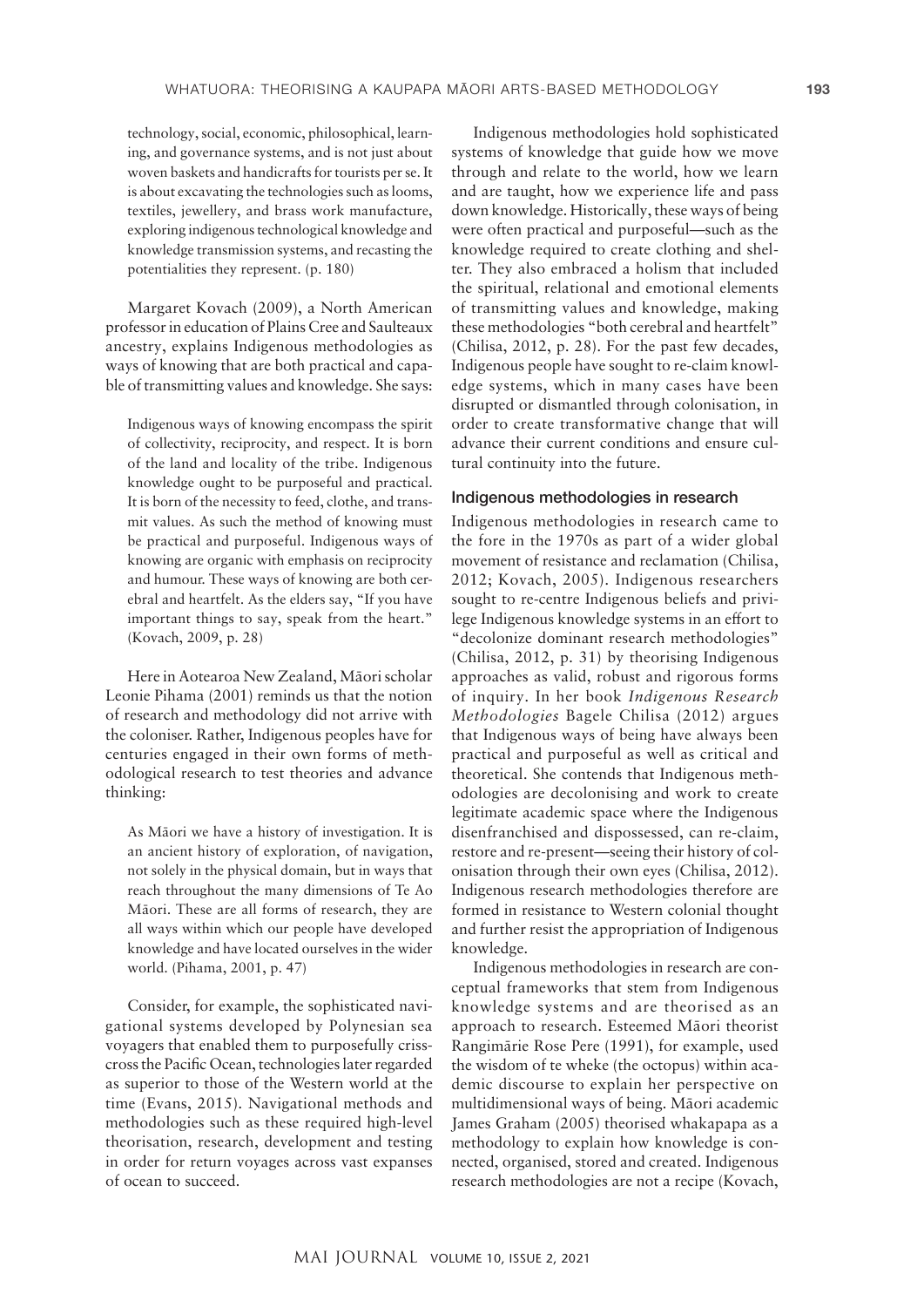2009) or process to follow to conduct research. Instead, they offer a sophisticated system of knowledge, language and concepts rich with the potential to help us understand and transform our current lived realities.

Indigenous methodologies in research position Indigenous knowledge within academic research. Often activated by a politics of resistance, Indigenous researchers using our own approaches speak back to Western research practices that marginalise our knowledge systems. Instead, applying Indigenous methodologies in research works to actively (re)centre, (re)claim and (re)present Indigenous knowledge as a valid and legitimate academic approach to research and, more importantly, as capable of contributing to positive transformations for Indigenous people.

When not fully engaged with, however, Indigenous methodologies run the risk of becoming appropriated, "culturally responsive" add-ons to research. Jacobs (2008) and Kovach (2009), for example, discuss how the Native American tradition of talking circles is sometimes "added in" as a research methodology but not integrated fully throughout the research project. In a Māori research context, this can occur when a kaupapa Māori methodology is included and even written about as a section of a research project but then disappears through the methods, analysis and conclusions. I suggest that to theorise or apply an Indigenous research methodology requires a commitment to understanding and engaging in that set of knowledge, and its language, at a theoretical, practical and personal level—a means of theorising practice as opposed to problematically trying to practise the theory.

Indigenous methodologies in research create space in the Western academy to view and conduct research through an Indigenous lens. Kovach (2009) says that in her early academic career there was a paucity of theoretical literature, particularly on human subject research, that centred Indigenous conceptual frameworks and tribal knowledge. Kovach, among others, encourages Indigenous researchers to look to our own systems of knowledge to develop methodologies to investigate our own problems and make visible the way we see the world. Instead of looking outside of mātauranga Māori for a research methodology to explore the relationship between living as Māori women and whatu kākahu in my research, it was important that a methodology for this work came from within the knowledge, language and embodied practice of the arts-based activity we were immersed in—weaving Māori cloaks.

## Introducing the Whatuora methodology

The Whatuora methodology takes whatu, a traditional set of mātauranga Māori, and twines it together with kaupapa Māori theory. Through this intertwining, whatu is politically activated, transforming a "simple" traditional creative practice into a critical Indigenous and decolonising methodology.

I recognised that the most appropriate methodology for my research existed within its own body of knowledge and its richly embedded maternal language. As an example, whenu, the many hundreds of vertical strands or warp threads that make up the body of a kākahu, is an abbreviation of the word "whenua", described dualistically as both placenta and land—one is the essential element that sustains the child within the mother's womb while the other continues to nurture the child once she is born (Maihi, 2011). In another example, aho, the continuous horizontal weft strands that are twined together to form the kākahu, are defined as line, genealogy and chord. The word aho also means umbilical cord, that essential connection between a baby and its mother (Williams, 1997).

The term kākahu or kahu, used in this context as cloak, is another element of whatu that is rich with maternal language. A kahu or kahukahu is the Māori name for the amniotic sac or foetal membrane that envelops the unborn child (Henare, 2005; MacAulay & Te Waru-Rewiri, 1996). The depth of meaning contained within whatu terminology intrigued me: the idea, for example, that as mothers we "cloak" our children both literally and metaphorically in a protective (kā)kahu before they are born, and this protective and nurturing kākahu continues to be woven and influenced by us, as mothers, once our children enter the world. The complex and symbolic ideas embodied in whatu, and the cloaks it produces, as a means for cultural production and continuity (Henare, 2005) and the maternal nature of the language and practice of whatu demanded my attention and encouraged me to theorise these ideas further.

The term Whatuora twines together two not commonly associated ideas—whatu and ora both of which are briefly explained here. Whatu is the term for traditional Māori finger twining, an ancient practice developed over centuries and used to create traditional clothing ranging from everyday rough rain capes through to ornately woven feathered cloaks considered valuable heirlooms. As an essential weaving technique, early forms of whatu were adapted and refined by Pacific peoples over thousands of years based on their needs and available resources (Hiroa, 1949). Brought across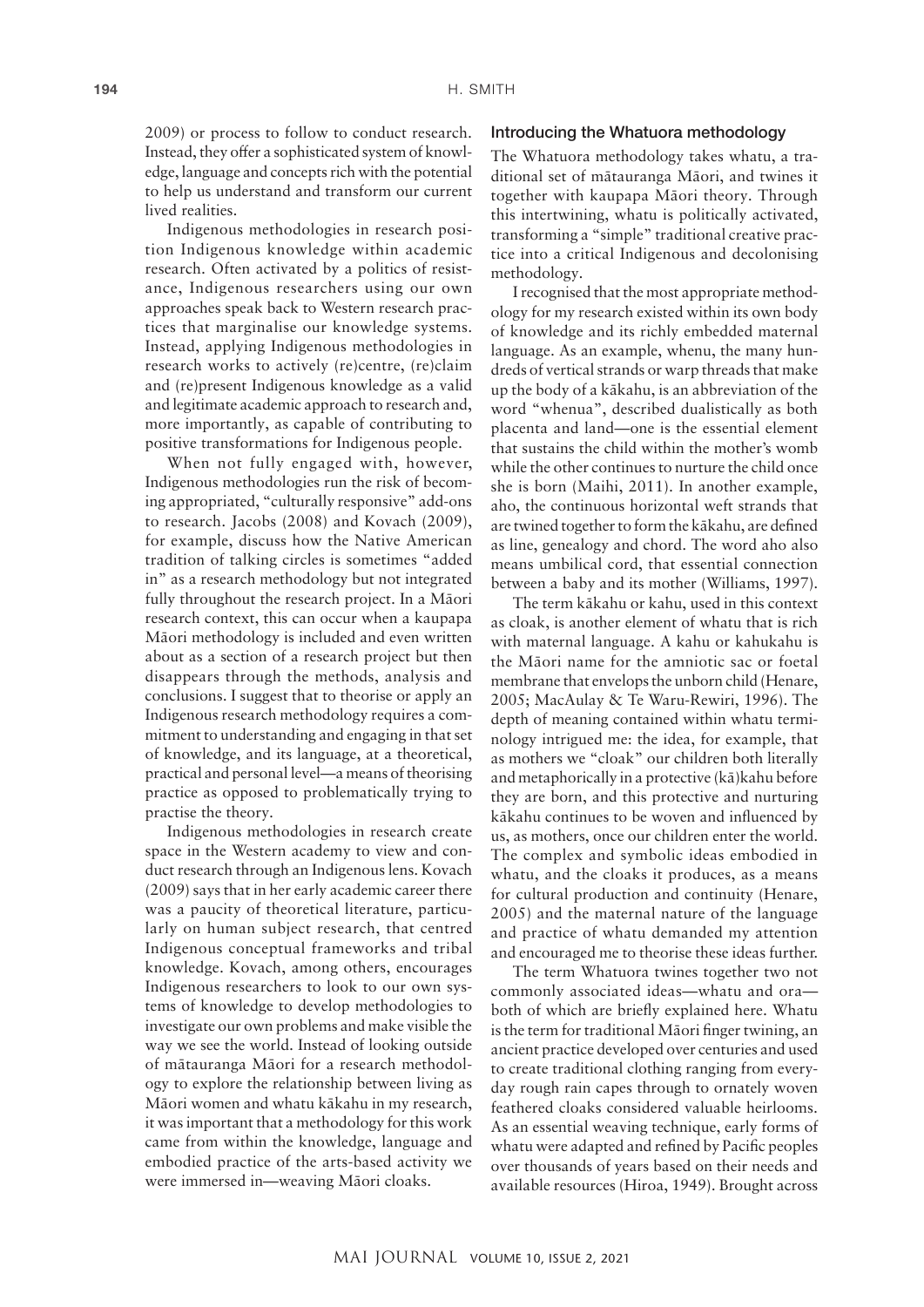the Pacific by the first voyagers, Māori applied their whatu expertise to the abundant natural resources available in Aotearoa New Zealand, developing a wide range of garments to protect them from the elements.

In its simplest from, the practice of whatu requires the twining together of two sets of aho or weft (horizontal) threads around a set of whenu or warp (vertical) threads (see Figure 1). As one set comes to the fore, it is exchanged for another that is then foregrounded, the two sets of aho interacting with each other. Neither can exist in isolation or independently of the other. Another way to view these aho are as theory and practice—both must co-exist and continually interact in order to create the "fabric" of the kākahu or research. The interdependent, intertwining action of the two sets of aho threads is a key idea in the Whatuora methodology.

Whatu is also the Māori word for "eyes"—the lenses through which we view the world. The concept of whatu as sight, vision and lens provides some interesting metaphorical language with which to think about how the women in my research "see" themselves, how they believe they are seen to be living as Māori women, and how they consciously and deliberately seek to "re-vision" living as Māori for their tamariki and mokopuna.

Ora is a common word in the Māori language that means to be well, to survive, to be healthy, fit and vital (Williams, 1997). Commonly heard in Aotearoa, the ubiquitous greeting "kia ora" literally means "be well". Of particular relevance

WHATU AHO PĀTAHI— SINGLE-PAIR WEFT TWINING



WHATU AHO RUA—TWO-PAIR WEFT TWINING

FIGURE 1 Whatu. Source: Line drawing by Tim Galloway, Te Papa Collection. Copyright by Te Papa (MA\_I.278976). Reproduced with permission.

to a Whatuora methodology is ora as a stative: to be safe, cured, recovered and healed (Williams, 1997). Ora in my research is understood as a journey to wellness and recovery from the impacts of colonisation by re-claiming, restoring and selfdetermining notions of living as Māori women. Whatuora binds together the ideas of whatu and ora into a theorised methodology that encapsulates the enactment of holistic wellness.

Ora*,* as holistic wellness, is a fundamental aspect of a *living as Māori* ideology. It is assumed here that to *live as Māori,* whether as an individual or as a collective, is to experience a healthy cultural identity that is positive and secure, and connects to land and language, cultural values and relationships. I add cultural continuity to the notion of ora as being collectively well, healed and recovered and therefore willing and able to transmit those elements deemed important to preserve cultural vitality and to pass this on to future generations.

A number of theorised models of ora support my theorisation of a Whatuora methodology. Mason Durie's (1994, 2001) Māori-centric framework Te Whare Tapa Whā is an easily discernible model that was taken up by Māori and non-Māori to explore ideas of holistic Māori wellbeing, describing four essential and interdependent elements for holistic wellness as te taha wairua, te taha hinengaro, te taha whānau and te taha tinana. Taina Pohatu (2011) discusses a relationship between wellness and being in his theorisation of mauri. His explanations twine together mauri as a wellness of spirit with the concepts of moe (dormant potential), oho (conscious awakening) and ora (wellness of being).

In another useful model, Māori academic Mera Penehira (2011) re-claims Taranaki tribal dialect to explain mouri (as opposed to the more common spelling, mauri) through tā moko as a Māori wellness intervention. Penehira theorises mouri beyond its simplified interpretation as "life essence" to include "being", "wellbeing" and intergenerational wellness. Twining *mouri* with *ora*, Penehira (2011) discusses the idea of "mouri ora" as

the innate life force within each of us. In terms of our wellbeing it asks us to give consideration to the wellness of our energy, of the force/s that activate us to do things and to operate and interact with our world. (p. 43)

If mauriora is about wellness of spirit (Pohatu, 2011), and mouriora is about the intergenerational wellness of being (Penehira, 2011), then Whatuora encompasses a wellness of sight perspective,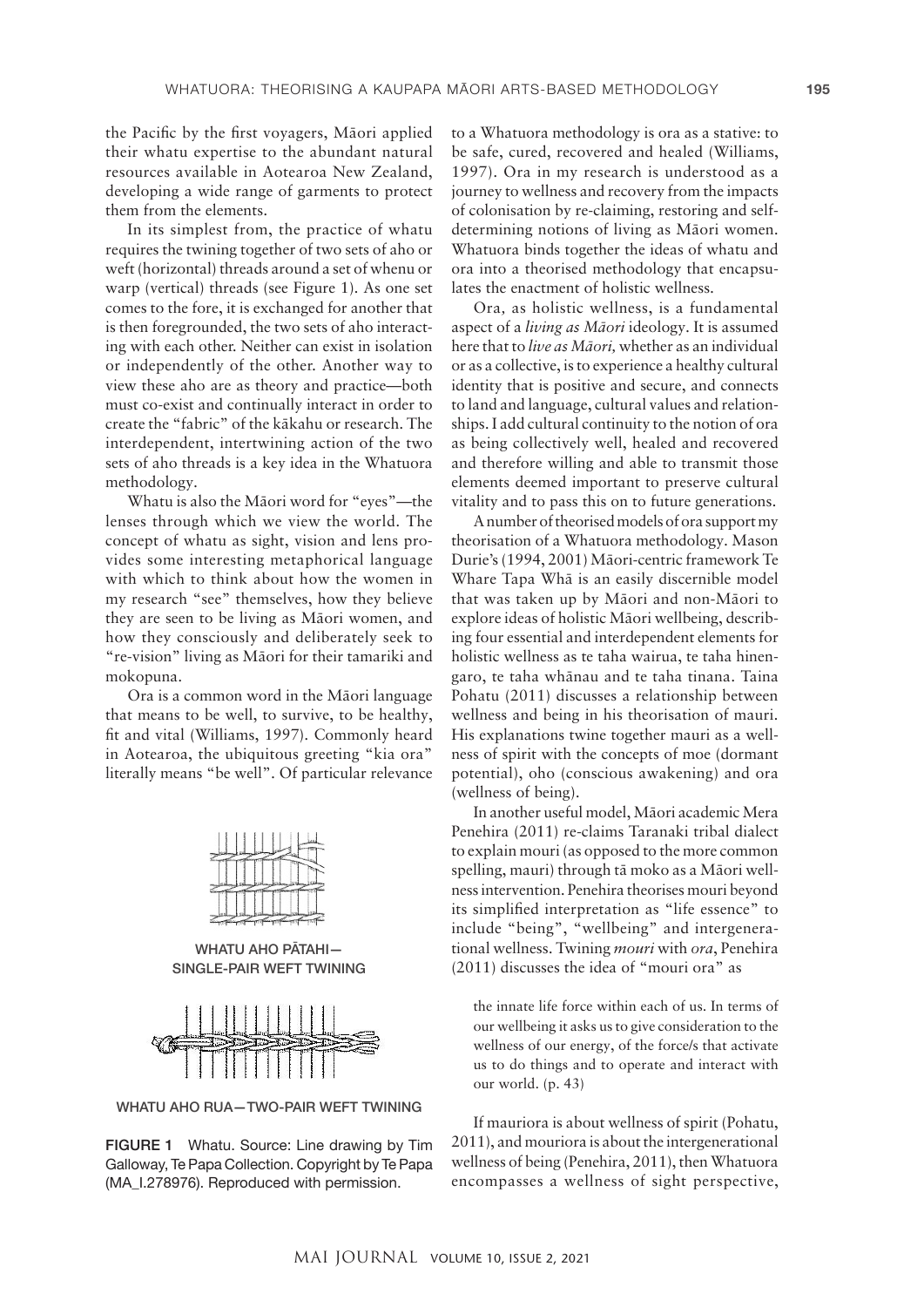orientation or point of view. How, as Māori women, do we create positive healing change, for future generations and ourselves, by critically "viewing" our experiences of *being Māori*, and re-visioning a secure, positive and well life living *as Māori*? Royal (2011) suggests that being and becoming well requires a critical decolonising (in) sight—a "cleansing of the lens of perception" (p. 5)—and is not necessarily about the accumulation of knowledge. I take up Royal's statement as a continuing challenge to decolonise our vision—to create Whatuora or a well vision—so that Māori women may see more clearly how their experiences of being Māori affect the choices to live as Māori and subsequently the choices they make for their tamariki and mokopuna.

#### Whatu as mātauranga Māori

Whatu is a body of knowledge contained within mātauranga Māori—a modern term for a body or a continuum of knowledge with Polynesian origins (Royal, 2011). Described as a term that places importance on Māori histories, knowledge and language, mātauranga Māori refers to Māori ways of thinking, doing and acting (Doherty, 2010). Māori traditionally did not view knowledge as a discrete phenomenon, but instead as 'know-how' (Royal, 2011)—an external expression of internalised knowing.

While core values and principles held by Māori are expressed within mātauranga Māori, their application or action is not (Doherty, 2010). Tuhoe scholar Wiremu Doherty (2010) warns against an assumption that Māori knowledge, like identity, is a homogeneous set of practices and ideas. Instead, he reiterates that while mātauranga Māori provides many commonalities in language, traditions and beliefs, it also provides the space to contextualise and innovate mātauranga Māori to meet the localised needs of whānau and hapū.

Charles Te Ahukaramu Royal's insights into mātauranga Māori and the creation of new knowledge through wānanga were useful in my theorisation of Whatuora methodology. According to Royal (2011), Māori did not traditionally view knowledge as a discrete phenomenon. He says that there was no conscious understanding that knowledge—as we understand the concept in academic terms—existed. Instead, Māori ancestors thought of knowledge as know-how, for example, the know-how necessary to build houses, fish and live sustainably from the land. Royal (2011) argues that we do not need to defend or justify mātauranga Māori—"it simply is what it is" (p. 10). Similarly, we cannot make unsubstantiated

claims for what mātauranga Māori contains. Instead Royal encourages Māori to take up the threads of what has been retained in mātauranga Māori, "building a bridge between pre-existing knowledge and new knowledge" (Royal, 2011, p. 11) by theorising what remains of the old knowledge in new and useful ways.

Traditionally, the accumulation of knowledge for knowledge's sake was not the goal. Gaining wisdom, according to Māori Marsden (2003), is less about the amount of knowledge that you accumulate and more about the internalisation and theorisation of that knowledge:

A truly educated person is not one who knows a bit about everything, or everything about something, but one who is truly in touch with his centre. He will be in no doubt about his convictions, about his view on the meaning and purpose of life, and his own life will show a sureness of touch that stems from inner clarity. This is true wisdom. (p. 28)

Around the world and throughout history societies have fought to maintain the traditions, cultures and histories—their mātauranga—with which they identify. As Royal (2011) points out, "traditions and cultures offer people an orientation to life and a way of identifying themselves. They provide wisdom and guidance when faced with dilemmas" (p. 4). Creating whatu kākahu through a Whatuora methodology, for example, provides a body of knowledge with which to connect and theorise, bringing an old set of practices and beliefs to life in a new way.

## Awakening new knowledge from the old

Theorising mātauranga Māori in new ways serves to awaken our creative potential, enabling Māori to take control of and create our own solutions. Royal (2011) suggests that Māori are moving from a time "dominated by the quest for social justice and cultural restoration" (p. 51) to a place where we are more capable than ever of awakening our creativity. In doing so, opportunities exist to theorise mātauranga Māori in ways that are meaningful and useful for transforming our present realities and seeking solutions to current questions. The world for Māori has changed radically since our arrival to Aotearoa. Physical survival and protection from the elements, for most Māori, is no longer our main challenge. As Royal (2011) reminds us, "A 'way' forward for mātauranga Māori is to discover within it certain perspectives and ideas that assist us in our contemporary experience" (p. 89).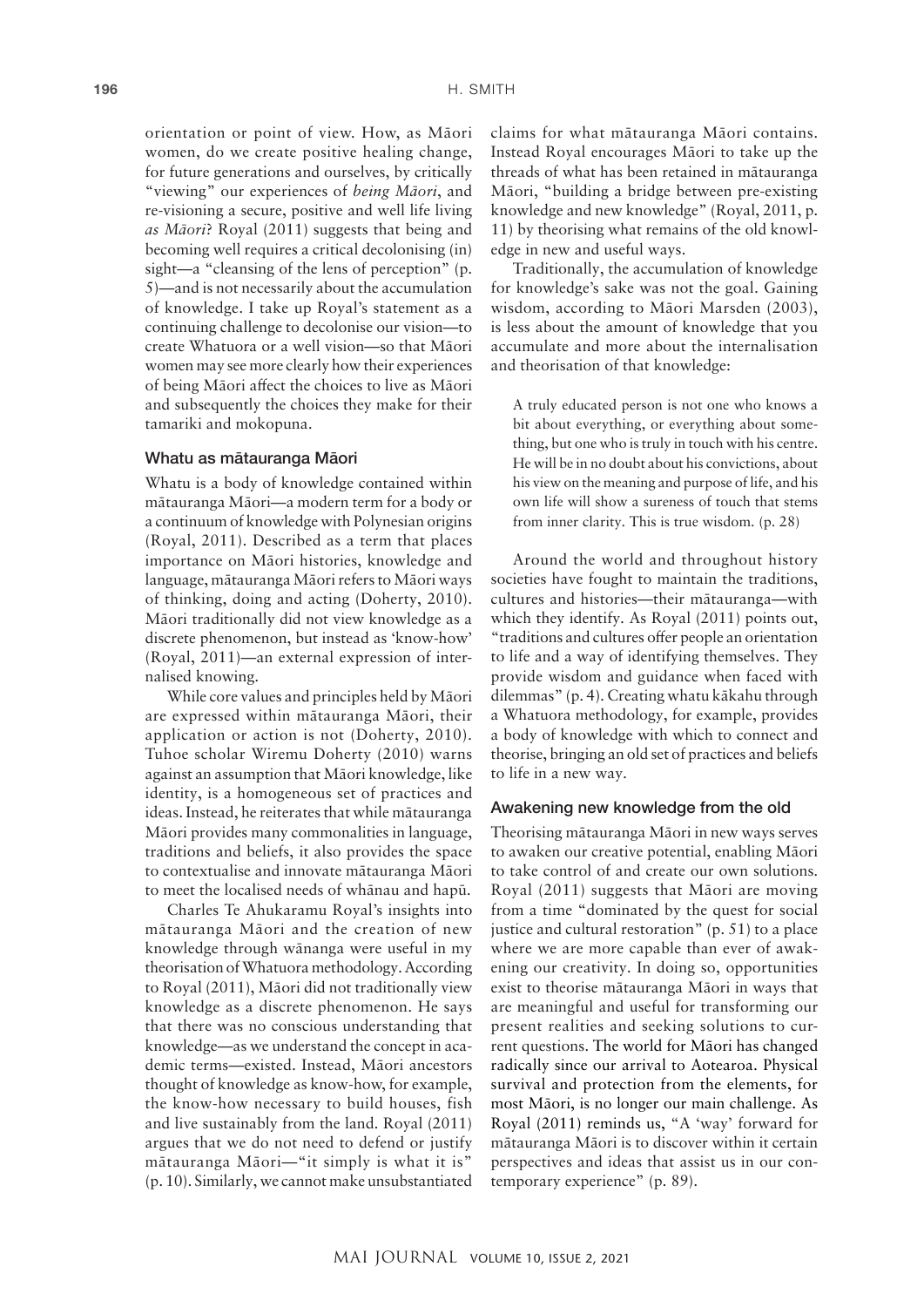The need and desire to innovate, learn and adapt can be seen as a taonga tuku iho. Think back to the advancements in technology and literacy that Māori would have experienced in a relatively short time. Evolutions of thinking have been consciously forged by our tūpuna so that other Māori voices can add their insights and interpretations. Therefore, mātauranga Māori has no beginning and no end (Mead, 1997). Instead, each generation is charged with refining and enhancing this knowledge to serve its people.

Theorising existing mātauranga Māori deepens its meaning and relevance. Much of the knowledge retained of whatu, for example, is via a colonised and gendered lens, and therefore new and innovative ways of viewing and understanding that knowledge are required. Royal (2011) says, "creativity and innovation deepens traditions and pre-existing knowledge rather than weakens them … because in order for an innovation to take place, one has to fully understand all that has gone before" (p. 63). Although I doubt it is possible to know all that has gone before, I agree that theorising mātauranga Māori requires a deep theoretical and practical engagement with the practice, a commitment to contributing to its academic body of knowledge, and importantly, to retaining relationships to the artistic practice, and its language, people and histories.

In Aotearoa, Māori academics are theorising mātauranga Māori in new and innovative ways in research. Māori academic Jenny Lee (2008), for example, theorises pūrākau as pedagogy, method and methodology in her encounters with Māori teachers' work in secondary schools. In the field of Māori art, there is exciting research being undertaken by Māori weavers Donna Campbell (2019) and Kahutoi Te Kanawa and John Turi-Tiakitai (2011), all recognised internationally as experts in traditional Māori arts, as they theorise tāniko and rāranga as research methodologies. Campbell and Te Kanawa's in-depth practical expertise in their respective fields, bound together with their academic work in teaching and research, sees a rare intertwining of old know-how with innovative new ideas grounded in a politically active kaupapa Māori approach and seen through mana wāhine eyes. Their work to transform, re-claim, restore and re-present old Māori knowledge in their respective fields in new ways that seek positive change is inspiring and contributes to Māori artistic practices, Māori methodologies and a wider Kaupapa Māori agenda.

Awakening the creative potential within mātauranga Māori through theorisation seeks to

contribute new ideas to mātauranga Māori. Rather than undermine traditional mātauranga Māori, creative theorisation is designed to be grounded in it and must remain responsive, relevant and meaningful (Royal, 2011). As Royal (2011) says, the goal of theorisation "is not the creation of yet new knowledge for its own sake but rather to develop a way of encountering the world that upholds life, deepens our relationships with the natural world and with each other" (p. 48). It is important that our knowledge does not become rigid and static, but instead uses creative innovation to develop and address the needs and issues of our contemporary realities.

Where Māori once used our innovative skills to create clothing as protection from the elements, we are now theorising new and innovative ways with which to "protect ourselves" from the omnipotent threat of cultural assimilation to our ability to live as Māori now and in the future. The legacy of innovation, adaptation and theorisation, while retaining those key tenets within mātauranga Māori, provides a precedent to theorise the mātauranga Māori of whatu as the Whatuora methodology (H. Smith, 2019).

# Activating mātauranga Māori with kaupapa Māori theory

While core values and principles held by Māori are expressed within mātauranga Māori, how these core values and principles might be applied or acted on in our current context is not explicitly expressed (Doherty, 2010). Whatu, seen "simply" as a creative practice, is a body of knowledge that evolved from technologies to produce clothing. To theorise this body of knowledge as a research methodology requires that it be twined together with theory to transform it from a body of practical knowledge into a research methodology. Theorising mātauranga Māori as a methodology requires an activating force to move the knowledge from know-how to an idea or activity that is driven by a politicising agenda. My research was motivated by a desire to re-claim and restore selfdetermined expressions of living as Māori women. The political activation to transform whatu from an artistic practice to a research methodology is provided by kaupapa Māori theory.

Kaupapa Māori theory is not a study of mātauranga Māori; nor is it a synonym for mātauranga Māori (Pohatu, 2003; Royal, 2011; G. H. Smith, 2003). Mātauranga Māori as a body of knowledge does not necessarily have a specific intention. Those working with mātauranga Māori may not be as conscious of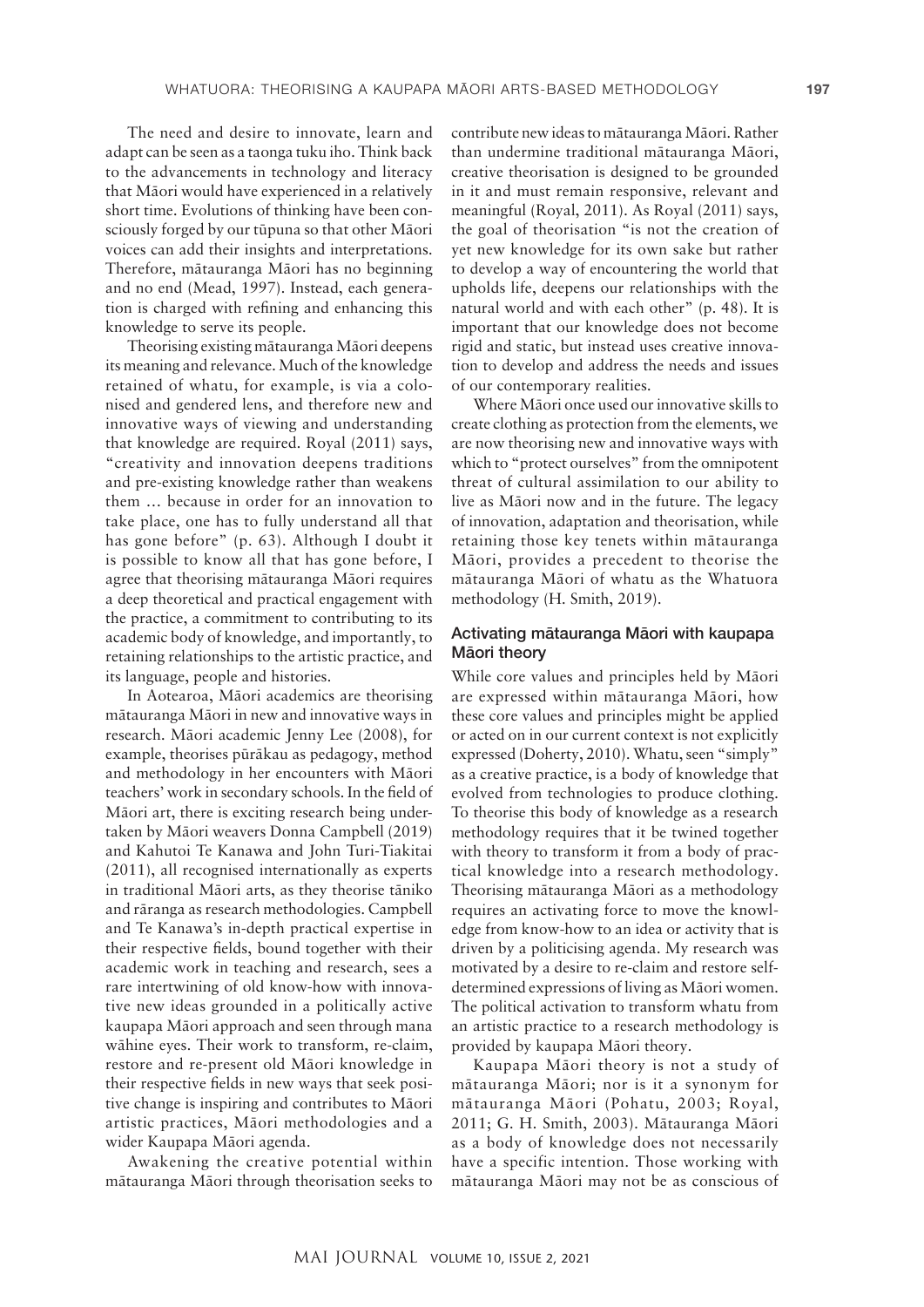kaupapa Māori's emancipatory goals of transformation and liberation as those working to forward a kaupapa Māori agenda (Royal, 2011; G. H. Smith, 2003). As Royal points out, "those interested in advancing mātauranga Māori study ways in which mātauranga Māori explains aspects of existence" (Royal, 2011, p. 71). I argue here that when mātauranga Māori (the know-how) is twined together with kaupapa Māori theory (the activating force), a decolonising kaupapa Māori methodology is potentialised.

A desire to theorise mātauranga Māori as an approach to research is not a new activity. I follow in the footsteps of other Māori women whose creative work in academia, the arts, social movements and raising whānau have evolved to meet the changing social, political and environmental demands of their current conditions. For example, when Māori arrived in Aotearoa, they did not abandon their traditional knowledge but instead retained those aspects of knowledge considered important and useful, drawing on this knowledge to tackle the challenges they faced adapting to a new environment. Māori women now take up this legacy of creative innovation as we continue to whatu those crucial threads of cultural continuity from the past, into our present, for the future. From the intertwining and multiple theoretical threads of Indigenous methodologies, Whatuora emerges as an arts-based kaupapa Māori research methodology.

# Whatuora: An arts-based kaupapa Māori research methodology

I argue above that developing and applying a methodology for research should stem from an intentional engagement with the history, knowledge, language, culture and beliefs from which that methodology emerges. My desire to theorise the Whatuora methodology comes from many years of engaging in Māori arts practices and experiencing its embodied transformative potential. It is through my experience that I feel capable of theorising my experience rather than attempting to experience the theory. I read with interest academic literature that uses Māori weaving metaphors and refers to weaving and or korowai as conceptual frameworks, yet the writers often appear to have little practical experience of whatu. While the analogous metaphor of weaving and cloaks has some value as a means to express or explain a concept, a deeper engagement with whatu, and importantly its language, is often missed. While these expressions of whatu and rāranga serve to celebrate and make visible our creative practices,

I am critically cautious when mātauranga Māori is used as vague metaphors that simplify and commodify our knowledge.

There is a risk that theorisations such as Whatuora can be misappropriated. The Aotearoa education system, for example, is rife with allusions to Māori knowledge, often as a well-intentioned attempt to express bicultural aspirations. Māori may even be consulted and valuable knowledge shared. But when Māori knowledge is used, absent of its language and cultural context, and becomes appropriated by Western institutions, the knowledge is inevitably simplified and the original intent lost. Take for example the Early Childhood Curriculum of Aotearoa—*Te Whāriki*—which refers to an intricately woven mat made of harakeke. This is a beautiful document, enriched with Māori imagery and the metaphor of the many strands that a whāriki comprises. As a weaver and educationalist, I am able to bring my experience of both fields to the metaphor to understand it as an integrated "woven" curriculum with a strong bicultural foundation. While the whāriki as a metaphor has the power to reveal culturally embedded messages (Barrett, 2013), how do those with little or no understanding of whāriki interpret the metaphor? Might they think of a mat as something you wipe your feet on when you enter a house? Is it the place where children sit in school? The paradigm and experiences that the reader brings to the metaphor are crucial, which causes me to question whether the aspirations and intentions of those who worked to create this unique curriculum can be realised in the Western institutions in which it is predominantly delivered.

# Whatuora as a radical decolonising methodology

Radical ideas, methodologies and approaches are necessary to decolonise our current conditions. If "radical"—another politicised word that deserves some re-complexifying attention—means to change from the accepted, to go beyond the norm, or advocate for fundamental or revolutionary change, then Whatuora is forwarded as a radical kaupapa Māori methodology. The Whatuora methodology seeks to push the boundaries of whatu beyond its established understanding as eye or finger twining to a theorised approach to research that expounds a way of seeing the world through decolonising eyes.

At the start of my research, no established methodology appeared to me as appropriate for a project that explored living as Māori women and whatu kākahu. In some research projects,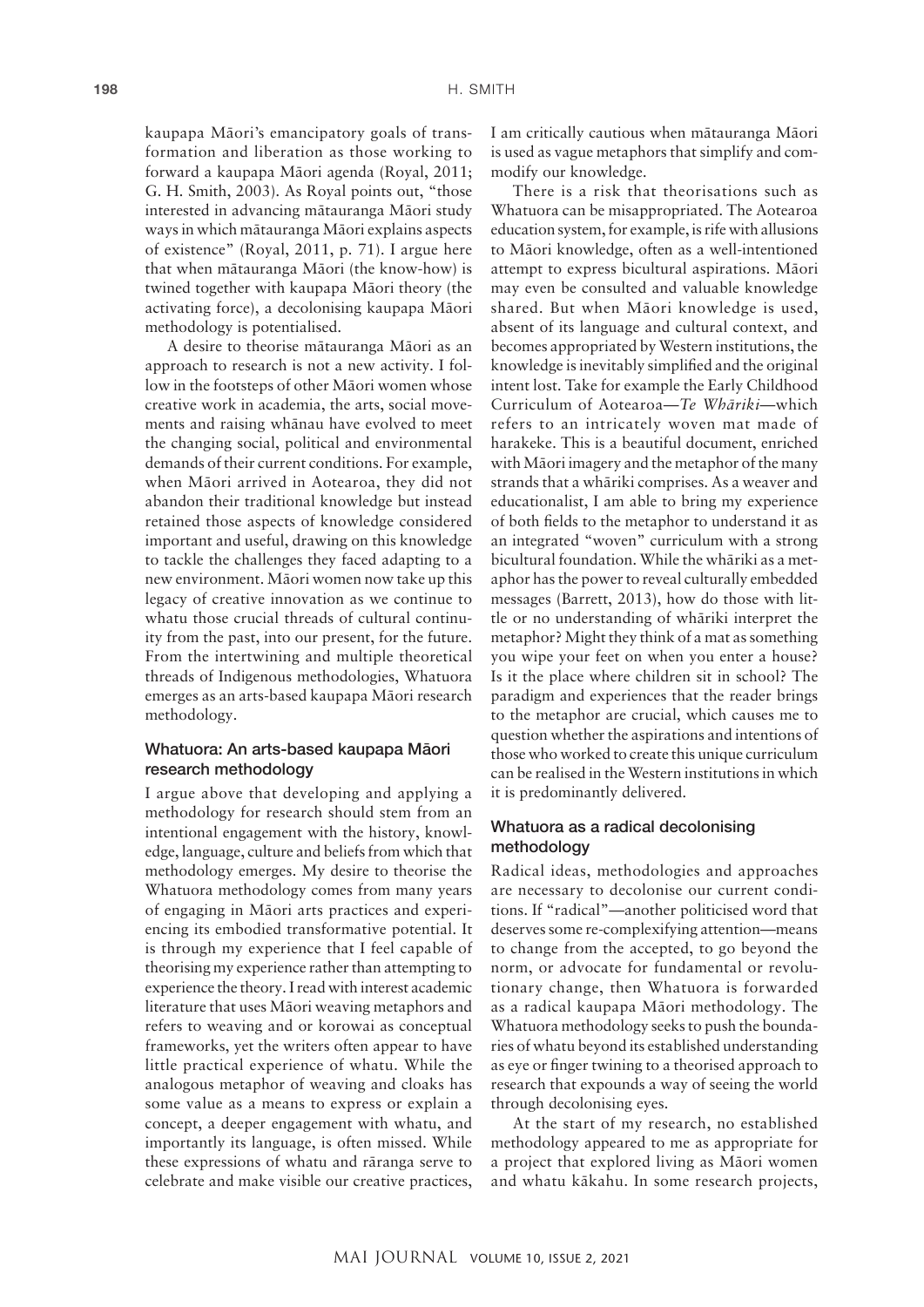methodology is explained in a small section within a chapter where established and accepted methodological approaches are drawn upon and then related to the research project. Methodology in this project is a far more diffuse, interwoven idea: theorising a Whatuora methodology is concerned with creating an approach to research, and in turn methods, from within the embodied knowledge of that Māori practice—in this case, whatu. In theorising Whatuora, I am weaving together a methodology that emerges from Māori knowledge and is activated by kaupapa Māori theory as a means to decolonise our vision as Māori women.

Whatuora asserts that the ability to see clearly or to see well requires an active and critical reflection of our past experiences in order to better understand what and how we view our present, and envision our futures. Applied to this research, Whatuora is a lens through which to see the pūrākau and experiences of Māori women living as Māori. While Whatuora has been developed concurrently with this research, it is not intended to remain in this Māori arts and education space, but has the potential to transcend a number of academic fields, educational settings and contexts. Therefore, Whatuora serves to encourage other Māori and Indigenous researchers to look with and through their own unique cultural whatu (lenses) to theorise their own robust and appropriate research approaches. While Whatuora emerges from within the Māori practice of whatu, the political decolonising lens of Whatuora is both fluid and flexible.

# **Summary**

This article set out to re-complexify notions of Indigenous methodology by discussing the possibilities that are created when new knowledge is awakened from old practices. Activated by a kaupapa Māori politic, new knowledge useful to address our current lived realities is awakened from within the knowledge systems of mātauranga Māori—a decolonising emancipatory action repeated among other Indigenous peoples around the world. By encouraging new innovations and ideas that emerge from old knowledge systems, Māori and Indigenous researchers are re-claiming knowledge fragmented through colonisation and re-presenting this knowledge in new and useful ways.

Mātauranga Māori is a rich body of knowledge that holds within it embodied understandings possibly greater than we can currently comprehend. Kaupapa Māori scholars encourage us to bring forth the rich knowledge and experiences of our ancestors in new and useful ways to transform our contemporary lived experience. As we continue to whatu together those fragments of knowledge that have been retained from mātauranga Māori in our current realities, we continue to strengthen and deepen our understanding of mātauranga Māori and choose those threads—ideas, ideologies, wisdoms and concepts—from the past to serve us in our present.

Somewhere in the past, someone, probably a woman, decided to drag a mussel shell across a piece of harakeke to extract muka, thus revealing one of the most important natural fibres that would be used to create clothing and shelter, bind fishhooks, make nets and enable early Māori survival in Aotearoa. At some time, collective innovation evolved single whatu weaving into double whatu weaving, which made possible the fashioning of elaborately adorned feathered kākahu that were highly prized internationally for their beauty and workwomanship. This innovation, while holding fast to knowledge handed down over generations, created a new technique that spurred on further adaptation and innovation. This legacy of innovation and creativity is harnessed here to theorise whatu as a radical decolonising methodology used to discuss the experiences of re-claiming, restoring and re-presenting living as Māori women through Māori arts practice. This article encourages other Māori and Indigenous researchers to actively take up those threads of ancestral innovation and creativity, adaptation and problem-solving handed down to us to weave in new ways to advance our thinking and doing, our theory and practice. Tihei Whatuora.

## **Glossarv**

| aho              | weft; line; genealogy; chord;<br>umbilical cord                  |  |  |
|------------------|------------------------------------------------------------------|--|--|
| Aotearoa         | New Zealand                                                      |  |  |
| hapū             | subtribe(s) that share a<br>common ancestor                      |  |  |
| harakeke         | flax                                                             |  |  |
| kahu, kahukahu   | amniotic sac, foetal membrane                                    |  |  |
| kākahu           | a particular type of<br>un-feathered Māori cloak                 |  |  |
| kaupapa Māori    | Māori-based topic/event/<br>enterprise run by Māori for<br>Māori |  |  |
| korowai          | traditional cloak                                                |  |  |
| mana wāhine      | power and status of women                                        |  |  |
| mātauranga Māori | Māori knowledge                                                  |  |  |
| mauri            | life essence, life force, energy,<br>life principle              |  |  |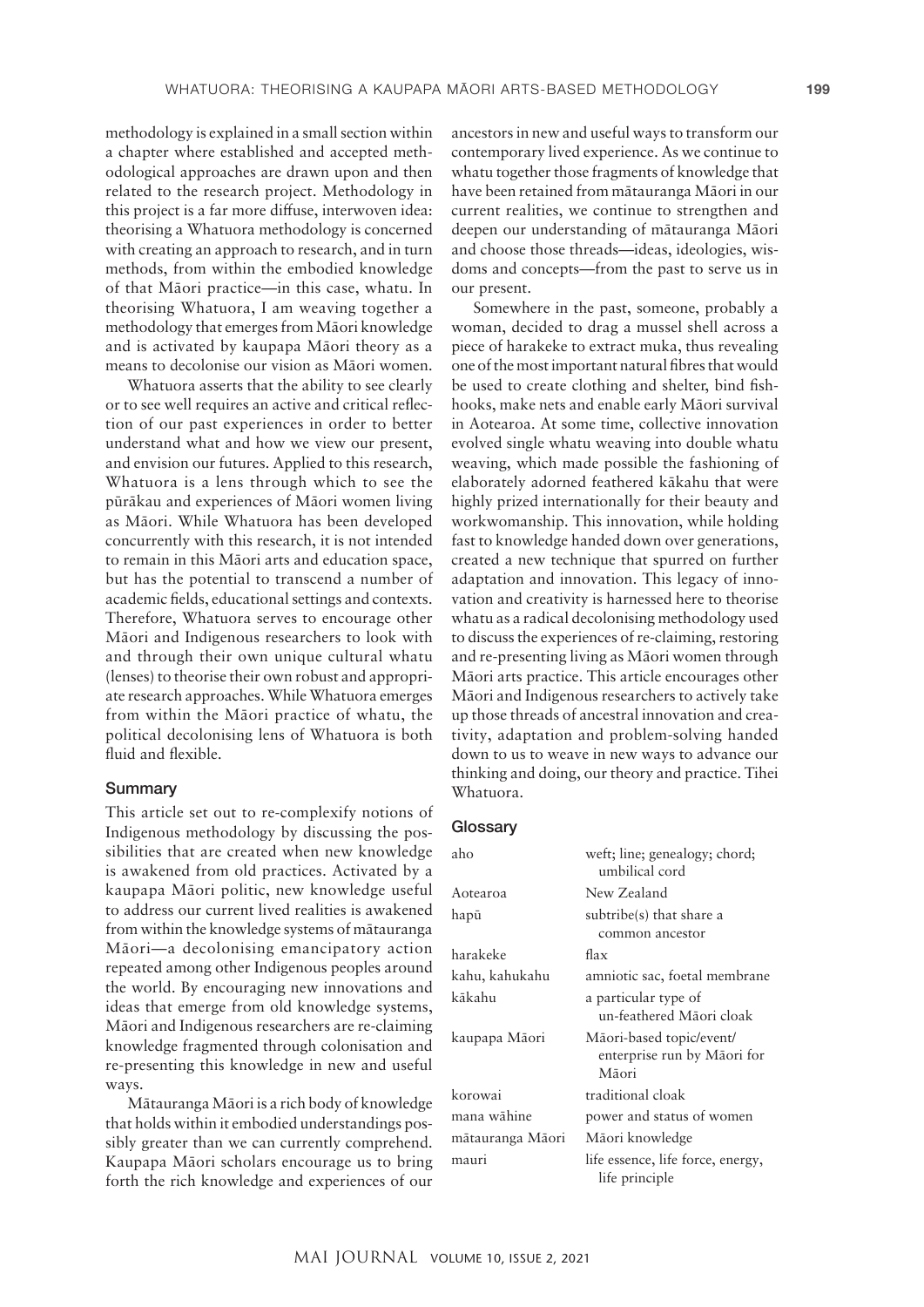| moe               | sleep                                                                                                                                                                                      |  |  |
|-------------------|--------------------------------------------------------------------------------------------------------------------------------------------------------------------------------------------|--|--|
| mokopuna          | grandchildren                                                                                                                                                                              |  |  |
| mouri             | life essence, life force, energy,<br>life principle                                                                                                                                        |  |  |
| muka              | prepared fibre of flax                                                                                                                                                                     |  |  |
| oho               | wake up, awake                                                                                                                                                                             |  |  |
| ora               | be well, survive, be healthy, fit<br>and vital                                                                                                                                             |  |  |
| pūrākau           | ancient legends, myths                                                                                                                                                                     |  |  |
| rāranga           | weave; weaving                                                                                                                                                                             |  |  |
| tamariki          | children                                                                                                                                                                                   |  |  |
| tā moko           | traditional Māori tattooing                                                                                                                                                                |  |  |
| tāniko            | weaving of threads to create<br>bodice, bands                                                                                                                                              |  |  |
| taonga tuku iho   | traditions, knowledge,<br>treasures handed down by<br>ancestors                                                                                                                            |  |  |
| Te Ao Māori       | Māori worldview                                                                                                                                                                            |  |  |
| te taha hinengaro | psychological aspects                                                                                                                                                                      |  |  |
| te taha tinana    | physical aspects                                                                                                                                                                           |  |  |
| te taha wairua    | spiritual aspects                                                                                                                                                                          |  |  |
| te taha whänau    | family aspects                                                                                                                                                                             |  |  |
| tūpuna            | ancestors                                                                                                                                                                                  |  |  |
| wānanga           | Māori houses of higher<br>learning, tertiary institute;<br>conscious thought-<br>processing discussion;<br>transmitting the knowledge<br>of the culture from one<br>generation to the next |  |  |
| whakapapa         | layered genealogy                                                                                                                                                                          |  |  |
| whānau            | family; nuclear/extended<br>family                                                                                                                                                         |  |  |
| whāriki           | mat                                                                                                                                                                                        |  |  |
| whatu             | traditional Māori cloak<br>weaving; eye                                                                                                                                                    |  |  |
| whatu kākahu      | Māori cloak                                                                                                                                                                                |  |  |
| wheke             | octopus                                                                                                                                                                                    |  |  |
| whenu             | strand, warp thread                                                                                                                                                                        |  |  |
| whenua            | land; placenta                                                                                                                                                                             |  |  |
|                   |                                                                                                                                                                                            |  |  |

#### **References**

- Abayo, L. E. (2006). Articulating indigenous people's culture in education. In I. Abu-Saad & D. Champagne (Eds.), *Indigenous education and empowerment: International perspectives* (pp. 179–187)*.* AltaMira Press.
- Barrett, T. A. (2013). The river is me and I am the river: Principles for the organic Māori researcher. In M. Berryman, S. Soohoo, & A. Nevin (Eds.), *Culturally responsive methodologies* (pp. 221– 244)*.* Emerald Group Publishing.
- Campbell, D. (2019). *Ngā kura a Hineteiwaiwa: The embodiment of Mana Wahine in Māori fibre arts*  [PhD thesis, The University of Waikato]. Research Commons.<https://hdl.handle.net/10289/12583>
- Chilisa, B. (2012). *Indigenous research methodologies.*  SAGE.
- Doherty, W. (2010). *Mātauranga Tūhoe: The centrality of mātauranga-a-iwi to Māori education* [PhD thesis, University of Auckland]. ResearchSpace. <http://hdl.handle.net/2292/5639>
- Durie, M. (1994). *Whaiora: Māori health development.*  Oxford University Press.
- Durie, M. (2001). *Mauriora: The dynamics of Māori health.* Oxford University Press.
- Evans, J. (2015). *Heke-nuku-mai-ngā-iwi Busby: Not here by chance.* Huia Publishers.
- Graham, J. (2005). He āpiti hono, he tātai hono: That which is joined remains an unbroken line: Using *whakapapa* (genealogy) as the basis for an Indigenous research framework. *Australian Journal of Indigenous Education*, *34*, 86–95. [https://doi.](https://doi.org/ds83) [org/ds83](https://doi.org/ds83)
- Grierson, E. M. (2007). Ways of researching: Creative arts methodologies and practices. In J. A. Park (Ed.), *Researching* a*rt education as critical cultural inquiry* (pp. 90–101). Mijinsa.
- Henare, A. (2005). Nga aho tipuna (ancestral threads): Māori cloaks from New Zealand. In S. Kuchler & D. Miller (Eds.), *Clothing as material culture* (pp. 121–138)*.* Berg Publications.<https://doi.org/g8n4>
- Hiroa, T. R. (1949). *The coming of the Maori.* Maori Purposes Fund Board.
- Jacobs, D. T. (Ed.). (2008). *The authentic dissertation: Alternative ways of knowing, research, and representation.* Routledge.<https://doi.org/g8n5>
- Kovach, M. (2005). Emerging from the margins: Indigenous methodologies. In L. Brown & S. Strega (Eds.), *Research as resistance: Critical, indigenous and anti-oppressive approaches* (pp. 19–36)*.*  Canadian Scholars' Press; Women's Press.
- Kovach, M. (2009). *Indigenous methodologies: Characteristics, conversations and contexts.*  University of Toronto Press.
- Lee, J. (2008). *Ako: Pūrākau of Māori teachers' work in secondary schools* [EdD thesis*,* University of Auckland]. Rangahau. [http://www.rangahau.co.nz/](http://www.rangahau.co.nz/assets//lee_J/leej2008_phd.pdf) [assets//lee\\_J/leej2008\\_phd.pdf](http://www.rangahau.co.nz/assets//lee_J/leej2008_phd.pdf)
- MacAulay, S., & Te Waru-Rewiri, K. (1996). Māori weaving: The intertwining of spirit, action and metaphor. In *Sacred and ceremonial textiles: Proceedings of the Fifth Biennial Symposium of the*